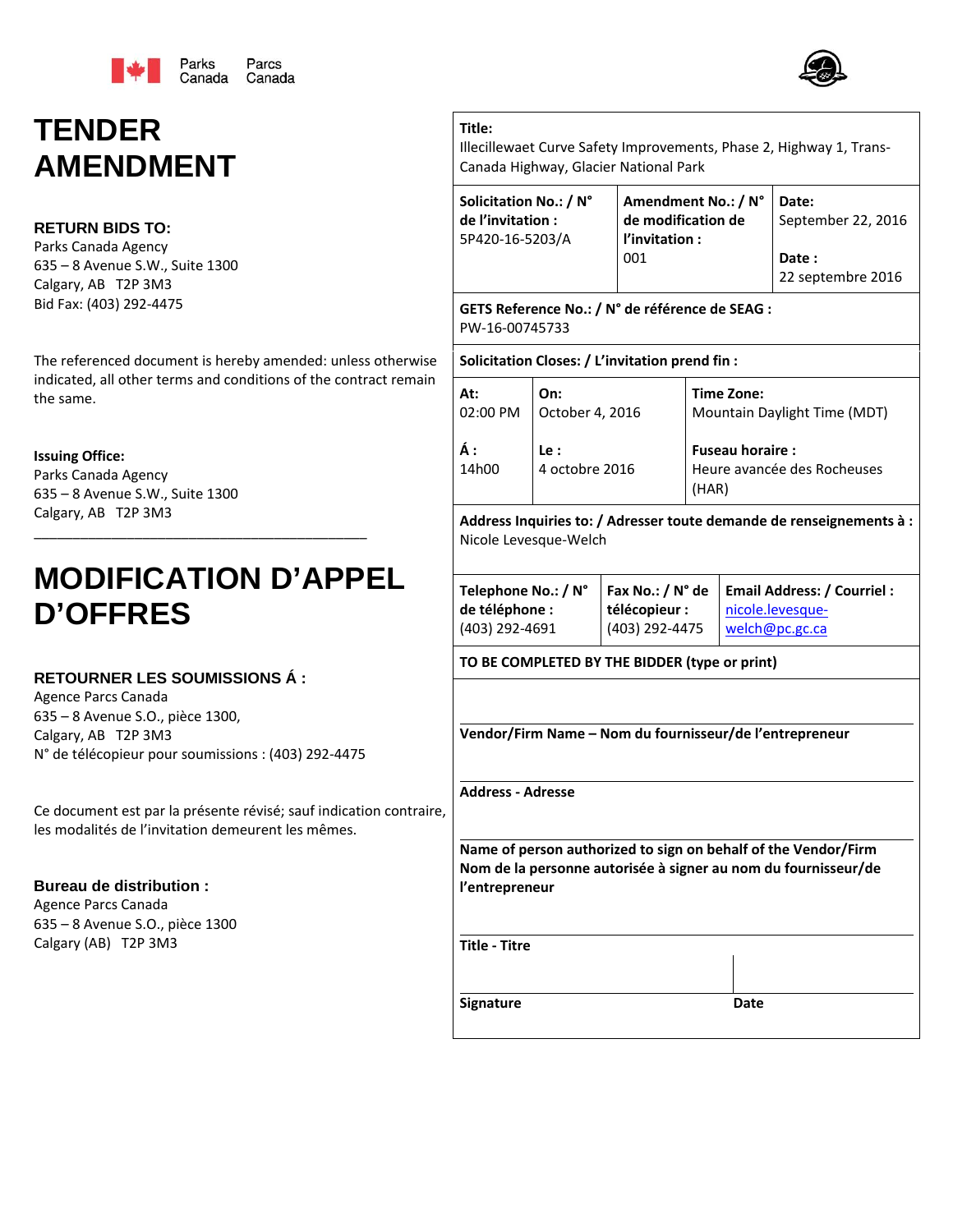



#### **AMENDMENT 001**

This amendment is being raised to add drawings, modify the specifications and respond to questions submitted in response to solicitation 5P420-16-5203/A:

#### **A. QUESTIONS AND ANSWERS**

- Q1. With regards to the VMS, the Lump Sum Item description is "Design-Build VMS Relocation" yet on Drawing 104 the note pointing to the sign says "Retain VMS in Place". Please clarify.
- A1. The VMS at approximately station 22+465 is to be relocated. The VMS at approximately station 23+000 is to remain in place.
- Q2. If the VMS is to be relocated, where is it being relocated to?
- A2. VMS at approximately station 22+465 is to be relocated outside of the new edge of asphalt, as directed by the Departmental Representative.
- Q3. Lump Sum Item 5a Connaught Creek PCBC calls for the Design-Build of 65 meters of 5m wide x 3m high box culvert. None of the box culvert manufacturers in British Columbia or Alberta make boxes with a 5 meter span. Would PCA consider changing the design to twin boxes with the same capacity or some alternate size? The 5 meter span would increase the weight of the boxes significantly.
- A3. Regarding the precast concrete box culvert on IFT Drawing Reference No. 752, Sheet No. 22, Rev PD Typical Culvert Section: A 4880mm wide x 3050mm high (inside dimensions) sized box culvert will be accepted in place of the 5000mm x 3000mm currently shown. This change will be reflected on the Issued for Construction drawings.
- Q4. Are there cross-sections available for this project?
- A4. Please refer to DSP 2 16-5203 folder for cross sections
- Q5. Section 01 11 00 Paragraph 1.7.4.3 states that Delivery of Merchantable Timber must be completed by December 16, 2016 yet by Paragraph 1.7.4.6 no work on site is permitted between October 16, 2016 and June 1, 2017. Please clarify.
- A5. See revised Specifications Delivery of Merchantable Timber is to be completed by others. October 16 June 1 are not guaranteed dates and are based on historical avalanche risks periods. No work will be permitted onsite once Parks has deemed the avalanche risk too great.
- Q6. Culvert #5 on Drawing 700 calls for the partial removal and extension of the inlet of the 3000 mm SPCSP yet there is no item in the unit price table. Please clarify.
- A6. See revised Annex A Price Form for inclusion of Unit Price Item 7bvi Supply and Install CSP Culvert Extensions 3000mm SPCSP.
- Q7. With regards to the Culvert Installation Table on Drawing 700, can you please clarify the following discrepancies in comparison with the Unit Price Table quantities?

| Description             | Unit Price Table | <b>Culvert Installation Table</b> |
|-------------------------|------------------|-----------------------------------|
| Remove 900 mm CSP       | 82.6 m           | 52.6 m                            |
| S&I 600 mm CSP          | 144.0 m          | 165.0 m                           |
| S&I 900 mm CSP          | 120.0 m          | 78.0 m                            |
| S&I 1200 mm CSP         | 88.0 m           | 0.0 <sub>m</sub>                  |
| 3000 mm SPCSP Extension | 0.0 <sub>m</sub> | 12.0 m                            |
|                         |                  |                                   |

All other culvert quantities match up.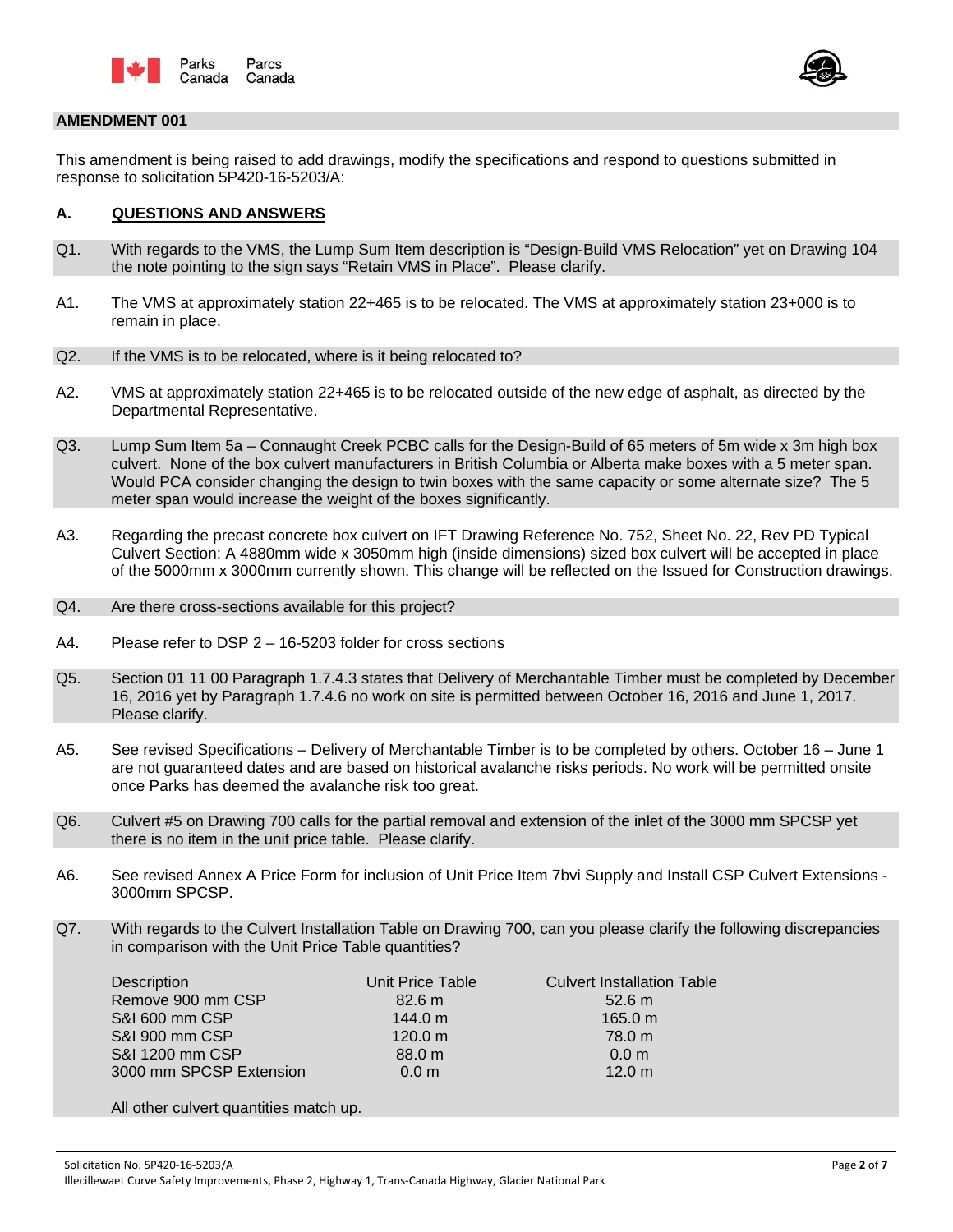



- A7. See revised Annex A Price Form for updated culvert quantities.
- Q8. Further to my question regarding no work on site past October 16, can you please clarify whether this is all work or only work that may disrupt traffic? For instance, would it be permissible to perform grubbing operations in advance of the spring bird nesting season?
- A8. Refer to question 5.
- Q9. What traffic signs you need specifically, I see that on the tender there is 100m2 but I would like the actual sign designs specially.
- A9. As per Section 10 14 53 Traffic Signage 2.1.1 and 3.1.1.2 the Contractor is responsible for the sign designs. Designs must meet requirements in Parks Canada Exterior Signage Standards and Guidelines (current edition) which is readily available on the internet.

#### **B. SPECIFICATIONS REVISION**

- DELETE: **Illecillewaet Curve Improvements Ph 2- Specs, in its entirety**
- REPLACE WITH: Illecillewaet Curve Improv Ph 2- Specs Rev 1. See DSP 2 16-5203 folder for document.

### **C. DRAWINGS**

ADD: Illecillewaet\_Ph2\_DesignCrossSections. See DSP 2 – 16-5203 folder for drawings

#### **D. PRICE FORM REVISION**

DELETE: Annex A – Price Form, in its entirety

REPLACE WITH: See following page. Changes are marked in red.

*All other terms and conditions remain the same.*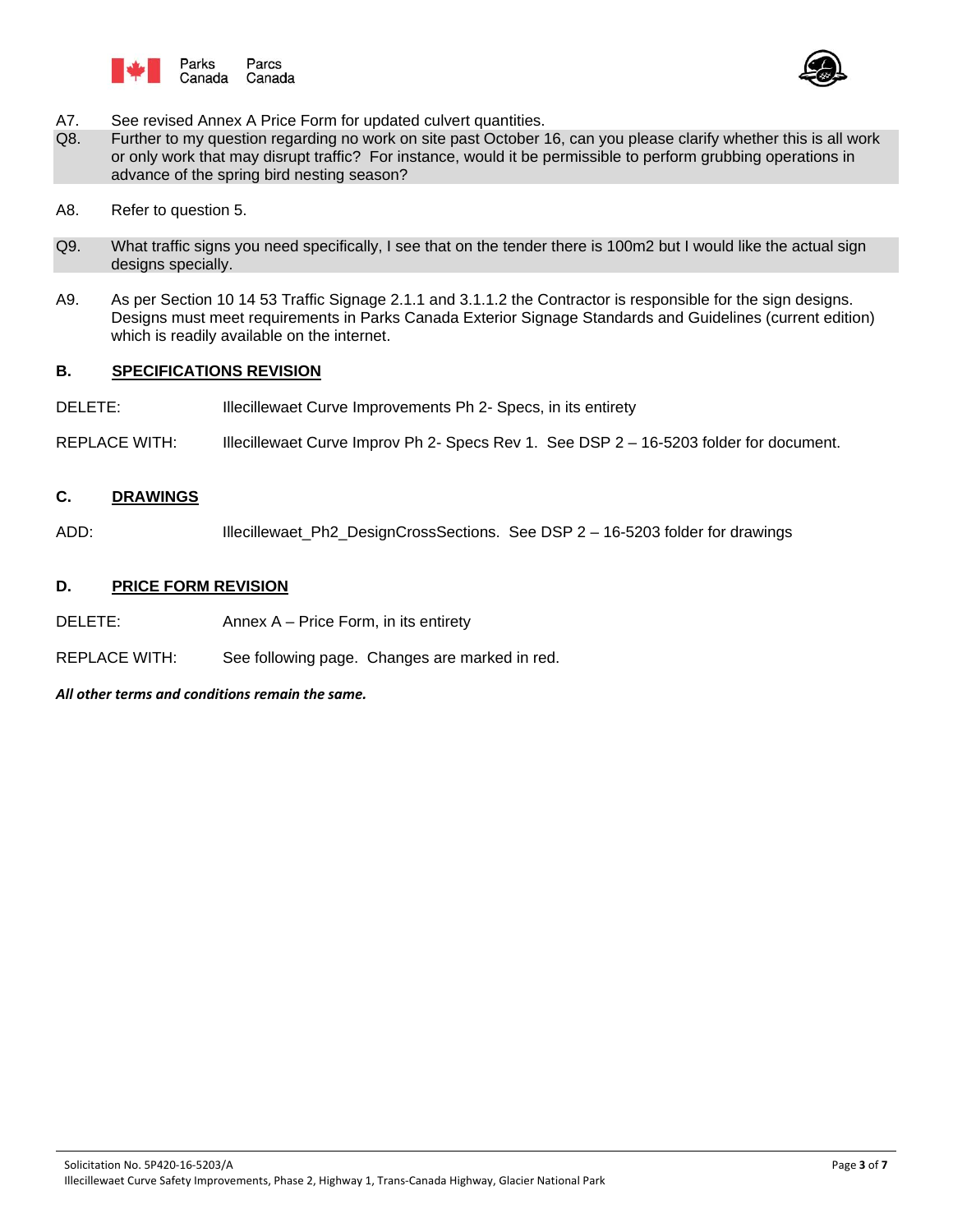



#### **ANNEX A PRICE FORM**

- 1) The prices per unit shall govern in establishing the Total Extended Amount. Any arithmetical errors in this Appendix will be corrected by Canada.
- 2) Canada may reject the bid if any of the prices submitted do not reasonably reflect the cost of performing the part of the work to which that price applies.

#### **LUMP SUM TABLE**

Note: Bidders are reminded that it is their responsibility to include in their bid all work as described in the drawings and specifications. Pricing for work not accounted for in the Unit Price Table including but not limited to Mobilization, De-Mobilization, etc. is to be included in the Lump Sum Table.

| <b>Item</b><br>No. | <b>Specification</b><br><b>Reference</b> | <b>Class of Labour, Plant or Material</b>                                             | Unit of<br><b>Measurement</b> | <b>Estimated</b><br>Quantity | <b>Estimated Total</b><br><b>Price GST/HST</b><br>extra |
|--------------------|------------------------------------------|---------------------------------------------------------------------------------------|-------------------------------|------------------------------|---------------------------------------------------------|
| 1                  | 01 25 00                                 | Mobilization/Demobilization                                                           | Lump Sum                      | 1                            | \$                                                      |
| 2                  | 01 35 31                                 | <b>Traffic Accommodation</b>                                                          | Lump Sum                      | 1                            | \$                                                      |
| 3                  | 01 21 00                                 | Prime Cost Sum                                                                        | Lump Sum                      | 1                            | \$850,000.00                                            |
| 4                  | 33 71 75                                 | Design-Build VMS Relocation                                                           | Lump Sum                      | 1                            | \$                                                      |
| 5                  | 33 42 36                                 | Design-Build Culverts<br>Connaught Creek PCBC<br>a)<br>b)<br><b>Hermit Creek PCBC</b> | Lump Sum<br>Lump Sum          | 1<br>1                       | \$<br>\$.                                               |
|                    | \$                                       |                                                                                       |                               |                              |                                                         |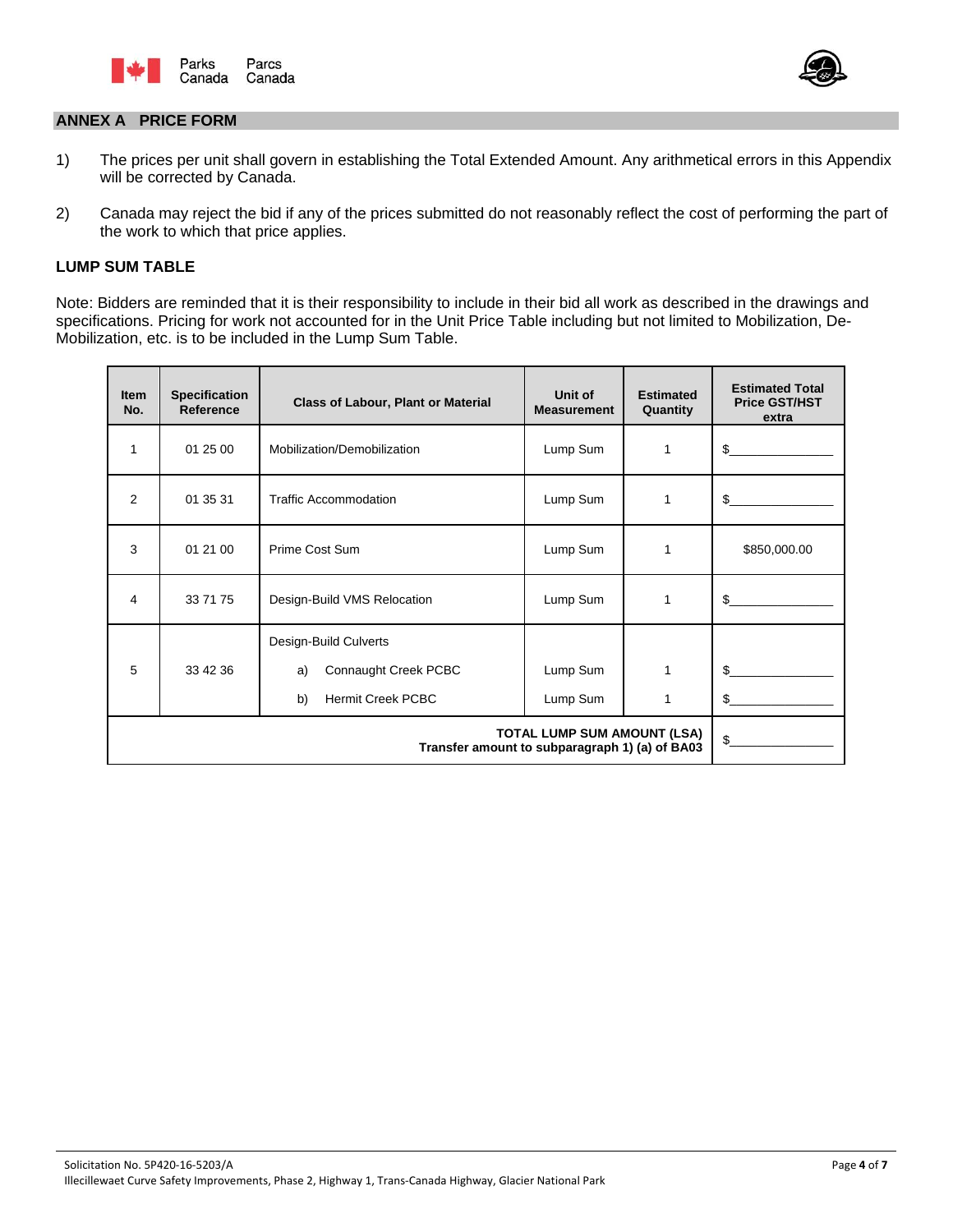



# **UNIT PRICE TABLE**

The Unit Price Table designates the Work to which a Unit Price Arrangement applies and the Lump Sum Amount designates Work to which a Lump Sum Arrangement applies.

- The Price per Unit and the Estimated Total Price must be entered for each item listed.  $(a)$
- $(b)$ Work included in each item is as described in the referenced specification section.

| Item<br>No.  | Spec.<br><b>Reference</b>        | <b>Class of Labour, Plant or Material</b>                                                                                                                                                                                                                                                                                                                                                                            | Unit of<br><b>Measurement</b>                                                                            | Est. Qty                                              | <b>Price per Unit</b><br><b>GST/HST extra</b>             | <b>Estimated Total</b><br><b>Price</b><br><b>GST/HST extra</b> |
|--------------|----------------------------------|----------------------------------------------------------------------------------------------------------------------------------------------------------------------------------------------------------------------------------------------------------------------------------------------------------------------------------------------------------------------------------------------------------------------|----------------------------------------------------------------------------------------------------------|-------------------------------------------------------|-----------------------------------------------------------|----------------------------------------------------------------|
| $\mathbf{1}$ | 31 11 00                         | Grubbing                                                                                                                                                                                                                                                                                                                                                                                                             | Ha                                                                                                       | 3.5                                                   |                                                           | $\frac{1}{2}$                                                  |
| 2            | 31 24 00                         | Roadway and Drainage Excavation<br>Stripping and Stockpiling<br>a)<br>Type D Excavation - Place<br>b)<br>Embankment as Fill<br>Type D Excavation - Place Fill as<br>C)<br><b>Embankment from East Gate</b><br>Landslide<br>d)<br>Type D Excavation - Dispose of<br>Unsuitable Materials<br>e)<br>Surcharge<br><b>Place Imported Fill as</b><br>ä.<br>Surcharge<br>ii)<br>Remove Surcharge and Place<br>as Embankment | m <sup>3</sup><br>m <sup>3</sup><br>m <sup>3</sup><br>m <sup>3</sup><br>m <sup>3</sup><br>m <sup>3</sup> | 12.680<br>28,100<br>18,660<br>5,630<br>6,600<br>6,600 | $\frac{1}{2}$<br>$\mathbb S$<br>\$<br>$\frac{1}{2}$<br>\$ | s<br>$\frac{1}{2}$<br>$\sim$<br>$\sim$<br>$\mathbb{S}$         |
| 3            | 02 41 99                         | <b>Asphalt Pavement Removal</b><br>Profile Milling<br>a)<br>b)<br>Partial Depth                                                                                                                                                                                                                                                                                                                                      | m <sup>2</sup><br>m <sup>2</sup>                                                                         | 25,755<br>7,500                                       | \$<br>\$                                                  | $\frac{1}{2}$<br>s                                             |
| 4            | 31 37 00<br>33 42 36             | <b>Supply and Install Riprap</b><br>25kg Riprap<br>a)<br><b>Channel Bedding</b><br>b)                                                                                                                                                                                                                                                                                                                                | m <sup>3</sup><br>m <sup>3</sup>                                                                         | 442<br>2,000                                          | $\frac{1}{\sqrt{2}}$<br>\$                                | $\frac{1}{2}$<br>$\frac{1}{2}$                                 |
|              | 31 11 20<br>31 11 24<br>31 11 24 | <b>BC MoTI Aggregate</b><br>Select Granular Sub-Base<br>a)<br>50mm Well Graded Base Course<br>b)<br>25mm Well Graded Base Course<br>c)<br><b>Asphalt Concrete Pavement - EPS</b>                                                                                                                                                                                                                                     | m <sup>3</sup><br>$\mathsf{m}^3$<br>m <sup>3</sup>                                                       | 9,810<br>6,980<br>3,780                               | $\mathbb{S}$<br>\$<br>$\frac{2}{2}$                       | $\frac{1}{2}$<br>$\frac{1}{2}$<br>$\frac{1}{2}$                |
| 6            | 32 12 16                         | BC MoTI Class 1 Medium Mix<br>a)<br>(19mm)                                                                                                                                                                                                                                                                                                                                                                           | tonnes                                                                                                   | 12,670                                                | $\frac{1}{2}$                                             | $\frac{1}{2}$                                                  |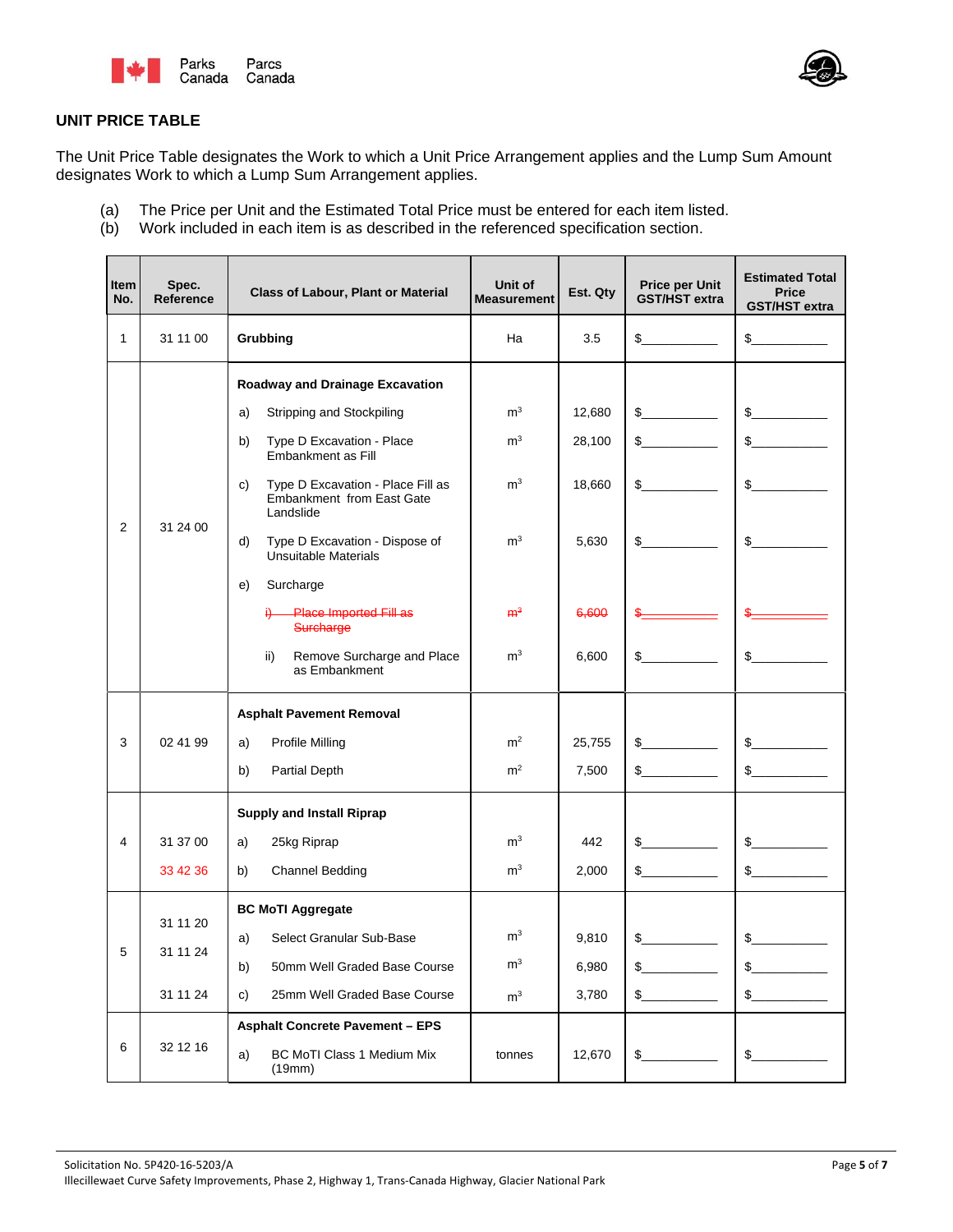



| Item<br>No.    | Spec.<br><b>Reference</b> | <b>Class of Labour, Plant or Material</b>                                                                                                                                                                                                                                                                                                               | Unit of<br><b>Measurement</b>             | Est. Qty                                                             | <b>Price per Unit</b><br><b>GST/HST extra</b>                                                         | <b>Estimated Total</b><br><b>Price</b><br><b>GST/HST extra</b>                                                                  |
|----------------|---------------------------|---------------------------------------------------------------------------------------------------------------------------------------------------------------------------------------------------------------------------------------------------------------------------------------------------------------------------------------------------------|-------------------------------------------|----------------------------------------------------------------------|-------------------------------------------------------------------------------------------------------|---------------------------------------------------------------------------------------------------------------------------------|
| $\overline{7}$ | 33 42 13                  | <b>Pipe Culverts</b><br>Remove and Dispose CSP<br>a)<br>Culverts<br>i)<br>900mm and Smaller<br>ii)<br>1200mm and Larger<br>Supply and Install CSP Culvert<br>b)<br>Extensions<br>i)<br>600mm<br>800mm<br>ii)<br>900mm<br>iii)<br>iv)<br>1200mm<br>3000 mm SPCSP<br>V)<br>Supply and Install CSP Culverts<br>C)<br>600mm<br>i)<br>ii)<br>900mm<br>1200mm | m<br>m<br>m<br>m<br>m<br>m<br>m<br>m<br>m | 52.6<br>75.6<br>18<br>33<br>12<br>36<br>12 <sup>2</sup><br>165<br>78 | $\mathbb{S}$<br>$\mathbb{S}$<br>$\mathbb{S}$<br>$\mathbb{S}$<br>\$<br>\$<br>\$.<br>$\mathbb{S}$<br>\$ | $\mathbb{S}$<br>$\frac{1}{2}$<br>$\mathbb{S}$<br>$\frac{1}{2}$<br>$\frac{2}{2}$<br>$\mathbb{S}$<br>$\mathbb{S}$<br>$\sim$<br>\$ |
| 8              | 32 91 19.13               | iii)<br><b>Topsoil Placement</b>                                                                                                                                                                                                                                                                                                                        | H <sub>H</sub><br>m <sup>3</sup>          | 88<br>9,791                                                          | \$                                                                                                    | $\frac{1}{2}$                                                                                                                   |
| 9              | 32 17 23                  | <b>Pavement Markings</b><br>a)<br>Line Painting<br>Gore / Hatch Marking<br>b)<br>C)<br>Arrows                                                                                                                                                                                                                                                           | m<br>m <sup>2</sup><br>each               | 18,660<br>480<br>27                                                  | $\mathbb{S}$<br>$\mathbb{S}$<br>\$                                                                    | $\sim$<br>$\mathbb{S}$<br>\$                                                                                                    |